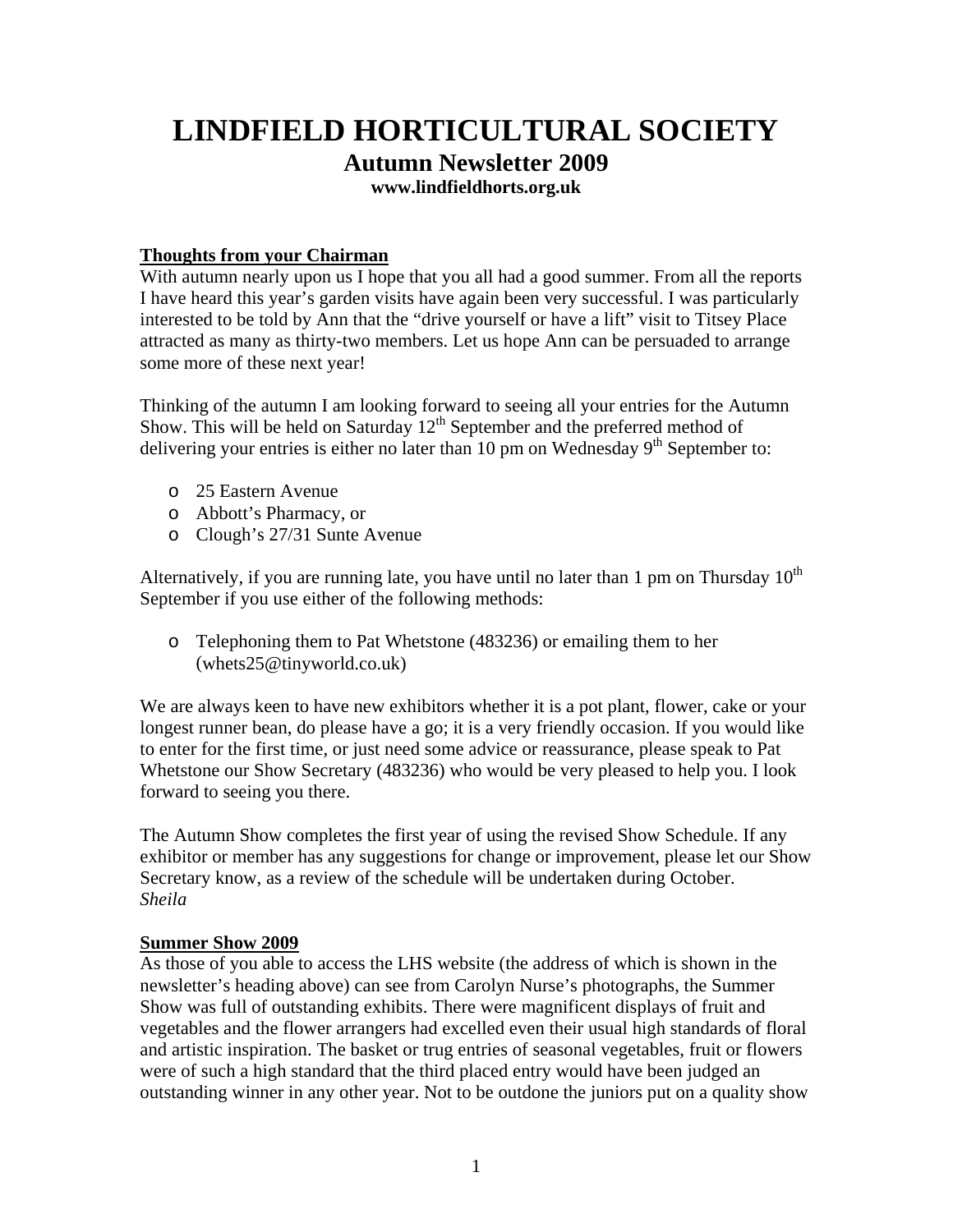of their own, with the decorated T-shirts particularly catching the visitors' attention, although all the other contributions were good.

The long rows of flowers and plants gave the King Edward Hall a real summery feel despite the weather outside being grey and drizzly. You could be forgiven for thinking that for a gloxinia with the name of "*Her Majesty"* to win a first prize might have been a case of just being "diplomatic", but on this occasion the name was more than matched by a wonderful plant. Then there was a canna which seemed as if it would touch the roof and a fine range of fuchsias, roses, begonias and mixed flowers and foliage to name but a few.

Amongst the handicrafts the ladybird pincushions gave rise to many a smile and the delights on display in the cookery section meant that the tea room had a steady stream of customers whose gastric juices had well and truly been stimulated! It was a really enjoyable occasion; so well done to all you exhibiters you certainly gave the judges a hard time with the quality of your entries.

| Results                                        |     |
|------------------------------------------------|-----|
| The Lemmey Cup                                 | Ne  |
| The Savill Cup                                 | Jol |
| RHS's Banksian Medal                           | Tii |
| The Filmer Cup                                 | Gil |
| The Fruit Cup                                  | Bri |
| The Thornbery Trophy                           | An  |
| Forget-Me-Not Shield                           | Ru  |
| <b>Heart and Soul Shield</b>                   | Al  |
| The Blue Riband of the British Fuchsia Society | Rit |
| The Askew Cup                                  | Tin |
| The Don Booker Fuchsia Cup                     | Mi  |
| The Gilbert Cup                                | Rio |
| The President's Cup                            | Tiı |

*Best in Show* Handicraft Clare Imms

al McNamara hn Brown m Richardson Il Jones ian Fitzgerald In Higgins by Anscombe ex Cameron ta Pickett m Richardson ichael Figg chard Hilson m Richardson

Vegetable Richard Hilson Pot Plant Michael Figg Cookery Margaret Wells Flower Jim Stockwell

# **Sundries Centre**

The Sundries Centre will be open in the autumn to help you prepare your plants and garden for the winter. Compost for potting up those tender plants, long acting fertilizers such as Groworganic manure, bone meal, fish blood and bone, autumn feed for the lawns; all are available from the Sundries Centre, and cheaper than from a Garden Centre. Not forgetting your Jeyes Fluid for cleaning greenhouses and pots!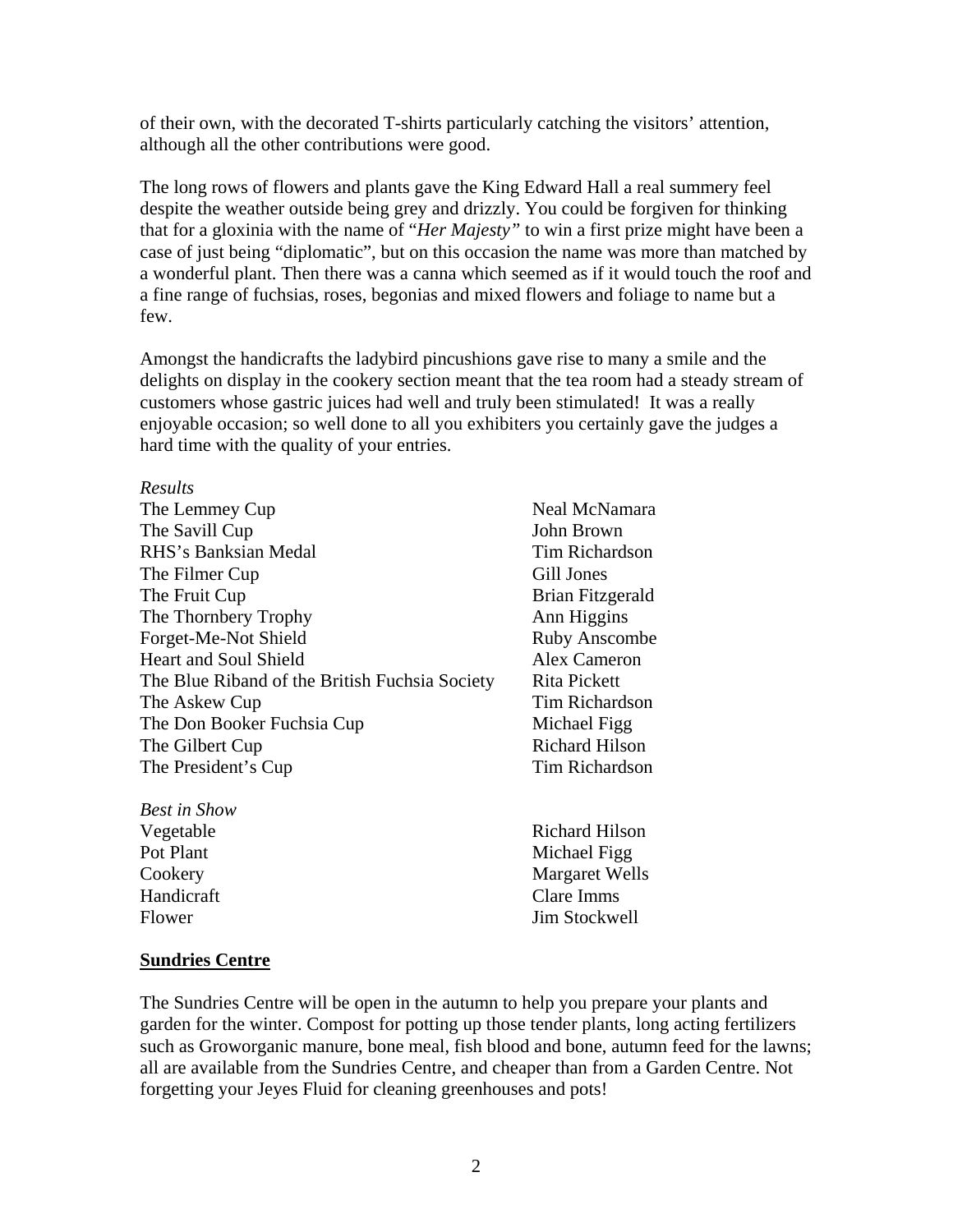There is also always someone available there to discuss your gardening needs; we will be open from 9.30 am-11.00 am on:

Sunday September  $6<sup>th</sup>$ Sunday October  $4<sup>th</sup>$ 

Please feel free to give Noreen or Alan a ring (482097) if you need help or information. *Noreen Smith* 

### **Additional Class in Spring 2010 Show Schedule**

As mentioned in the last newsletter, there will be a new members' class at next year's Spring Show for "One bloom of daffodil cultivar, 'Pink Silk', as purchased from Lindfield Horticultural Society, to be displayed in a vase".

The bulbs will be on sale to members only at the very reasonable price of £1 each at the Autumn Show. Considerable interest has already been shown in this new class and early indications are that demand for the bulbs will exceed the Society's pre-ordered supply. In order to give as many members as possible the opportunity to participate, the Committee has decided to initially limit the sale of the bulbs to a maximum of three per member's household. Should any bulbs remain unsold at the end of the show, there will be an opportunity to acquire some more.

'Pink Silk' is a Division 1 daffodil having a lovely pink trumpet and smooth white petals. It is relatively easy to grow and, being a mid-season flowering variety, should be at its best around the day of the Spring Show. It has won 'Best Bloom' award at the last two LHS Spring Shows and is one of my favourite daffodils. A handout with growing hints will be available when purchasing the bulbs. There will be special prize money of £5 for  $1<sup>st</sup>$ , £3 for  $2<sup>nd</sup>$  and £1 for  $3<sup>rd</sup>$  for this class.

I hope that as many members as possible will support this new class and I look forward to seeing your 'best bloom' on the show bench next spring. *Richard Hilson* 

#### **Do you have an email address?**

In order to facilitate the ease and speed of communication between the Society and its members it has been decided to compile a list of those members having email addresses. You will also have the opportunity of having the newsletter emailed to you if you so wish. However even if you still want to have the newsletter delivered as a hardcopy we would still like to know your email address. So if you have one please email it to Martin ([martin.lindfield@btinternet.com\)](mailto:martin.lindfield@btinternet.com) stating at the same time whether you would like to have the newsletter emailed to you.

Those members not having email should rest assured that they will continue to be communicated with by the usual methods. *Committee*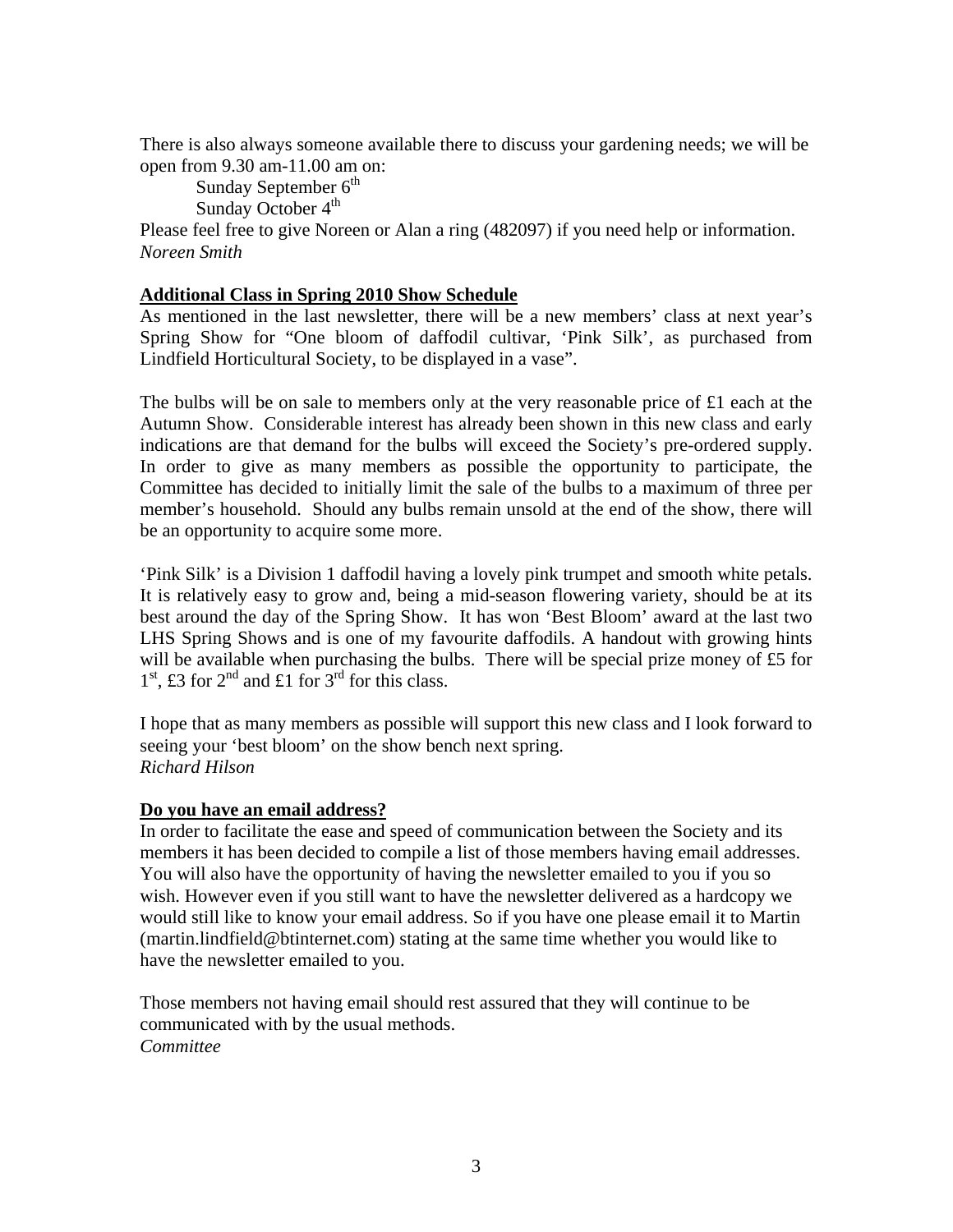### **Suttons and Dobies Catalogues**

The Suttons and Dobies Catalogues for the 2010 season should be available at our October meetings. Members ordering their seeds and plants through the Society will receive a 20% discount on seeds and a 10% discount on other items. It does not matter how much you order £5 or £50 it all adds to the Society's commission; so if you purchase seeds from Suttons or Dobies please obtain them through the Society. *Alison Elliott*

# **Do you have a way with words?**

Judging by the comments which we have received many of you are aware that the Society has been contributing a monthly column to the new publication called Lindfield Life. If any of you would like to join the group of us who have already put "pen to paper" please telephone or email Rosemary Humphreys (451363 or RNHumphreys@aol.com ) who will be happy to let you know what is involved. You do not have to become a regular contributor one masterpiece will suffice! *Committee* 

# **Christmas Social**

Ticket for the Christmas Social on Friday 4<sup>th</sup> December will be on sale at the Coffee Morning on  $10<sup>th</sup>$  October and at the October and November evening talks. The ticket numbers will be limited to 114 and will be sold on a first come first served basis to members only. Unfortunately the ticket price has had to be increased this year (the first time in five years) and will be  $\pounds 10$  each. I am however very pleased to be able to announce that after last years fantastic performance, the entertainment will again be by the Sussex Harmonisers that wonderful Barber Shop Choir. It is unprecedented for us to have the same entertainment two years in a row but those of you who were there last year will know the reason why. Otherwise things remain the same, lots of good food, lots of wine and masses of jolly good company. *Alison Elliott* 

### **The 2010 Talks Programme**

Once again Wendy Dumbleton has arranged for us a very interesting talks programme. So that you may put the dates in your 2010 diary at the earliest opportunity here it is:

13 January - Tony Turner – "The Warrior Queens, Queen Mary and Queen Elisabeth, Liners in Wartime"

10 February – Committee and guest Robert Tunks – "The Secrets of Gardening and Showing with questions and answers"

10 March – Robert Tunks – "Floral arrangements demonstration"

14 April – Andy Stevens – "Borde Hill"

12 May – David Mills – "British Wildlife Centre"